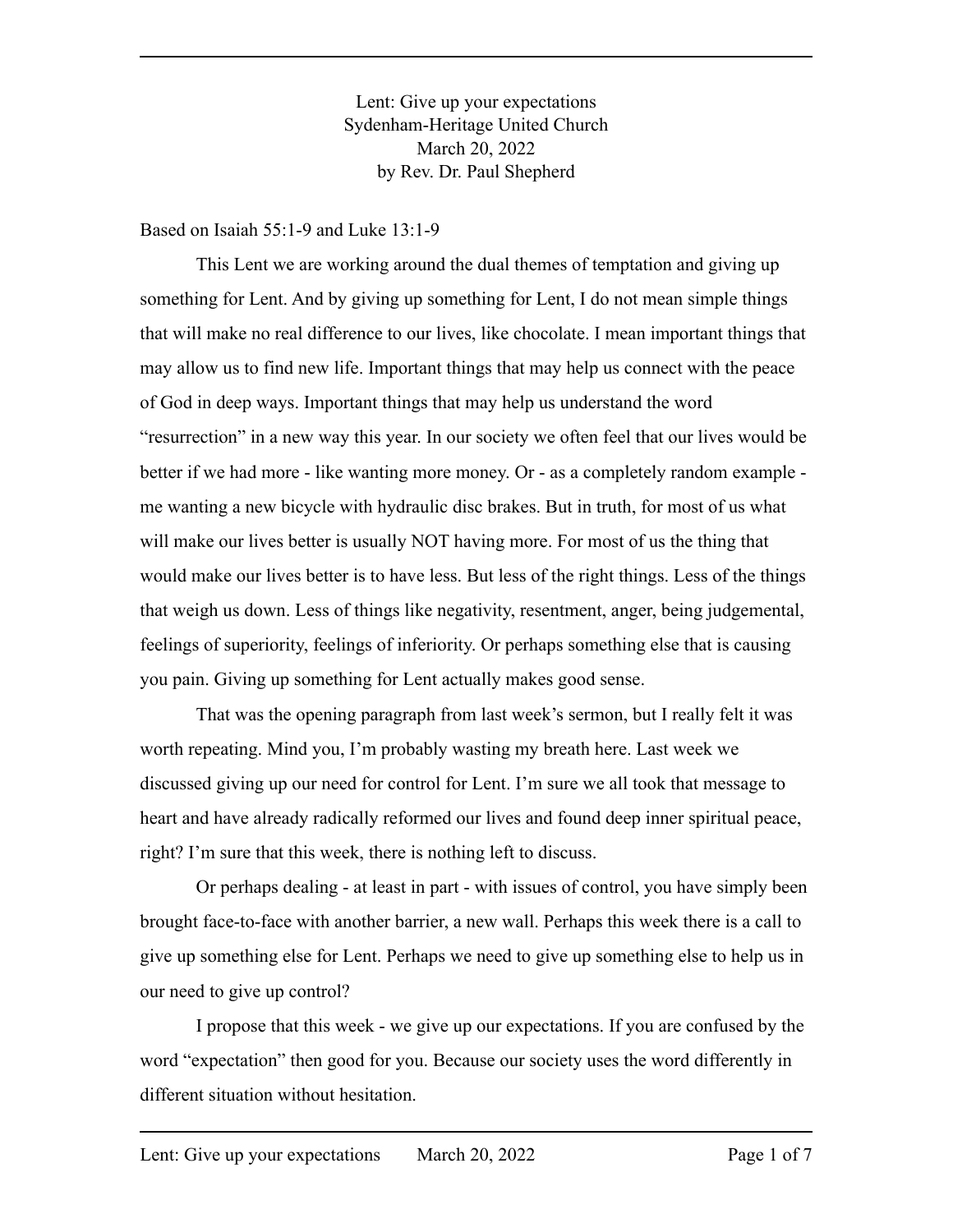[image: expectations - hamburgers]

For example, many people view expectations as the root of all of our unhappiness. Shakespeare famously said, "Expectation is the root of all heartache." One Alcoholics Anonymous document refers to expectations as "premeditated resentments". The Sufi poet Rumi said, "Whenever we manage to love without expectations, calculations, negotiations, we are indeed in heaven." Adding expectations to love takes us from heaven to some other place. There is certainly a lot of truth that if you have no expectations in life you will never be disappointed.

#### [image: expectations - hair]

On the other hand , many people believe that expectations motivate people to challenge themselves and to grow. You can't go a day in town without seeing a bumper sticker that proclaims some version of, "Expect the unexpected, believe in the unbelievable, and achieve the unachievable.", or the classic, "Shoot for the moon, even if you miss you'll be among the stars".

[image: expectations: titanic]

So are expectations good or bad? I've certainly met many youth for whom expectations caused them to strive to become better people to create a better world. And I have certainly met many people (often older) for whom expectations just make them crotchety. Is it really just the case that young people have great expectations, but actual life beats that out of us as we age, forcing us to either give up our expectations or become bitter? Surely there is more to it than that. Perhaps we don't even know what we should expect from our expectations? What are your expectations of your expectations? And if you get that figured out, what are your expectations of your expectations of your expectations?

[image: expectations: going bald]

Perhaps at this point you just think Rev. Paul should give up preaching for Lent. But in truth, we should grapple with our expectations as part of our Christian faith. Faith is about how we live our lives, so expectations are an important part of that. Besides, both of our scripture readings this week display expectations. The text from Isaiah speaks of an expectation of a land of milk and honey where you do not need money to purchase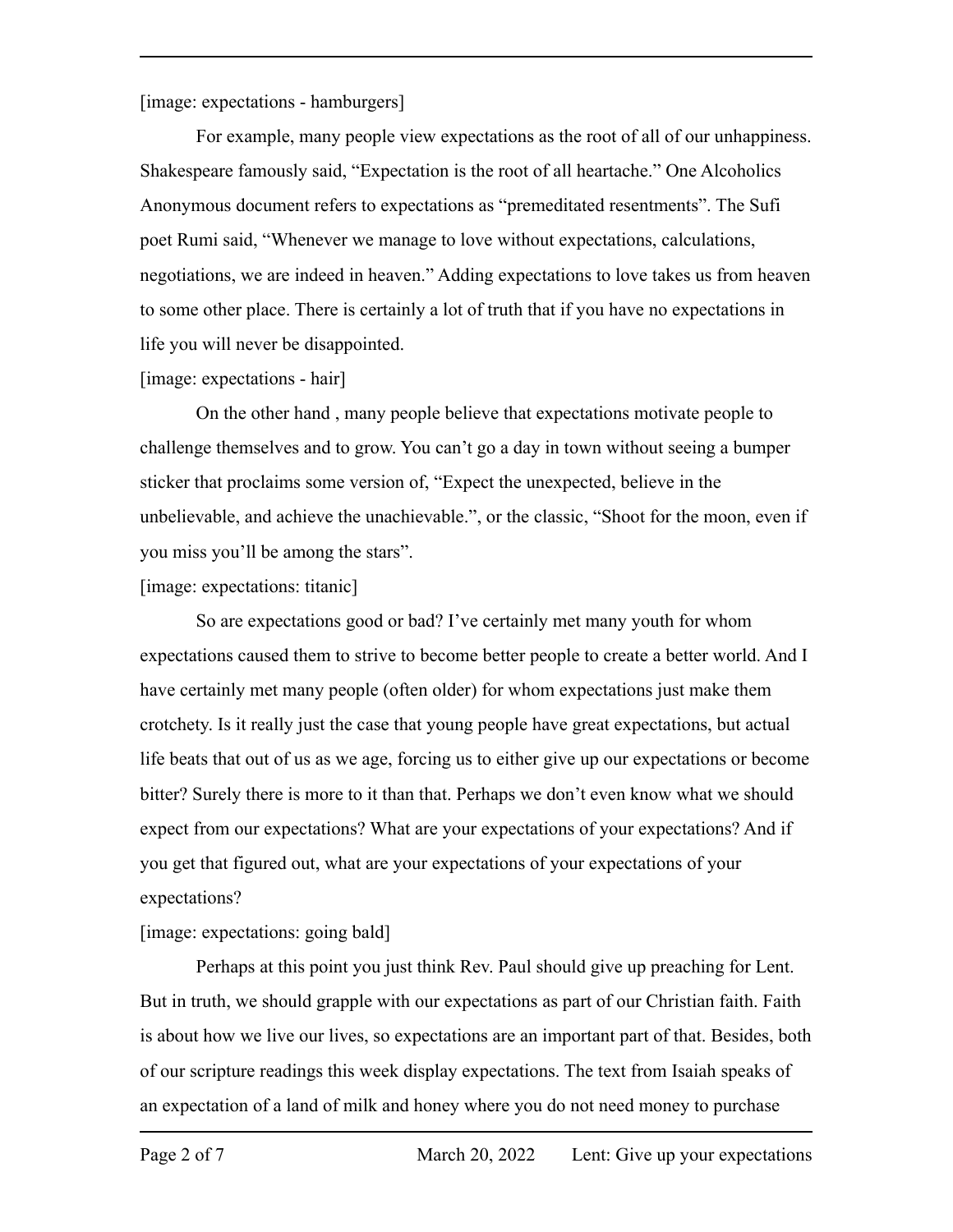things. And the text about the barren fig tree - that is only found in Luke - pushes back on the idea that some sinners are more special than other sinners. It's like Jesus asking what have you done for me … lately?

[image: expectations: cat dishes]

I hope this is not news to you, but Christians hold different expectations of our faith, and most of them are biblical. And to see this, you do not even need to read from both the Old and New Testaments. You do not need to read all four gospels. You only need to read the epistles written by St. Paul to see wildly different expectations. [image: parousia 1]

Take 1 Thessalonians, the first book that was written in the New Testament. St. Paul states flatly that we are waiting for the return of Christ to take us to a heavenly place in bodily form. From chapter 4, "For the Lord, with a cry of command, with the archangel's call and with the sound of God's trumpet, will descend from heaven, and the dead in Christ will rise first. Then we who are alive, who are left, will be caught up in the clouds together with them to meet the Lord in the air; and so we will be with the Lord for ever." (1 Thess 4:16-17) This was not written as metaphor. This is classic Jewish apocalypticism. The text describes what is called the "parousia", where the faithful are bodily sucked up into heaven. This story is about the expectation of a physical "life boat" rescue, where human bodies will be sucked up in to the clouds and taken to a physical heaven.

## [image: parousia 2]

Later in his ministry, St. Paul wrote 1 Corinthians. In chapter 15 it says, "What I am saying, brothers and sisters, is this: flesh and blood cannot inherit the kingdom of God, nor does the perishable inherit the imperishable. We will not all die, but we will all be changed, in a moment, in the twinkling of an eye, at the last trumpet. For the trumpet will sound, and the dead will be raised imperishable, and we will be changed." (1 Cor 15:50-52). This story is about the expectation of a "spiritual resurrection". Where we will change - perhaps our bodies will die - but our spirits will live on. "at the last trumpet" which is at some time in the future - our spirits will be rescued and taken to heaven. It's like the parousia except that we become spiritual beings. This is what Christians call the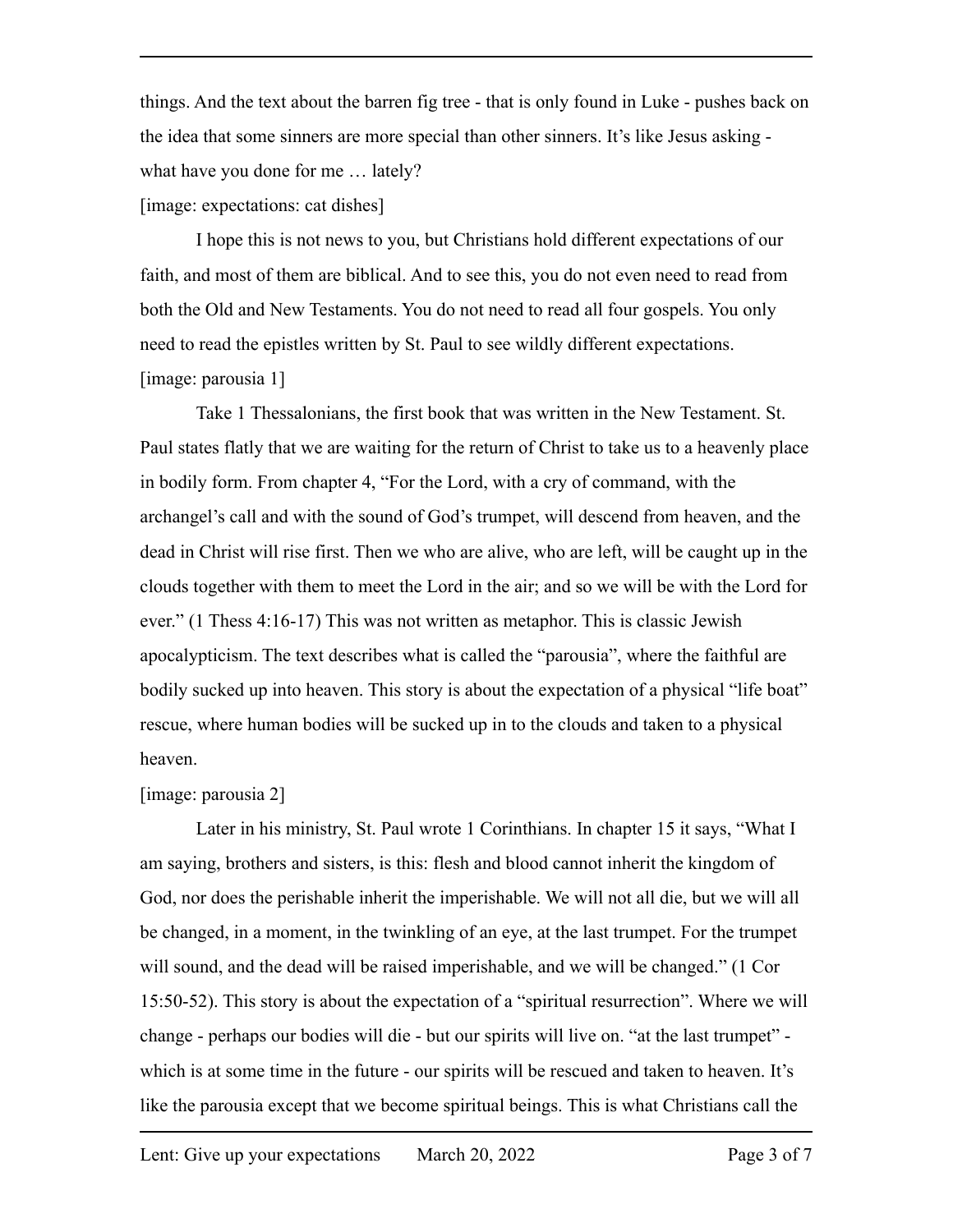rapture. And many Christians expect that even to happen very soon, as they have always done.

[image: complex junction]

Later in his ministry, St. Paul wrote Galatians. In chapter 2 is says, "For through the law I died to the law, so that I might live to God. I have been crucified with Christ; and it is no longer I who live, but it is Christ who lives in me. And the life I now live in the flesh I live by faith in the Son of God, who loved me and gave himself for me." (Gal 2:19-20). This story is about the expectation of living a spiritual life perhaps in the future but perhaps right now. The expectations are a bit unclear actually. The words are convoluted, because St. Paul's thinking was evolving and he was struggling for words. [image: helping, connecting]

Later in his ministry, St. Paul wrote Romans. In chapter 6 it says, "Do you not know that all of us who have been baptized into Christ Jesus were baptized into his death? Therefore we have been buried with him by baptism into death, so that, just as Christ was raised from the dead by the glory of the Father, so we too might walk in newness of life. For if we have been united with him in a death like his, we will certainly be united with him in a resurrection like his. For whoever has died is freed from sin." (Rom 6:3-7). This story is about the expectation of living as Christ - ourselves, today. This expectation is no longer about the future at all, or any concept of parousia or heaven or rapture. The only expectation is about living today with the understanding that Christ is present in us, with us, and through us. Just as we say here when we extinguish the Christ candle at the end of every service.

[image: coffee expectations]

This in part explains why there are different Christian messages from different churches and different preachers. If your faith is driven by a future expectation of going to heaven - good for you, because that message is biblical. And if your faith is driven by the idea that we live in the present tense, that the whole point of faith is to experience the peace and the presence of God right now - not in some future - good for you, because that message is also biblical.

[image: finding peace]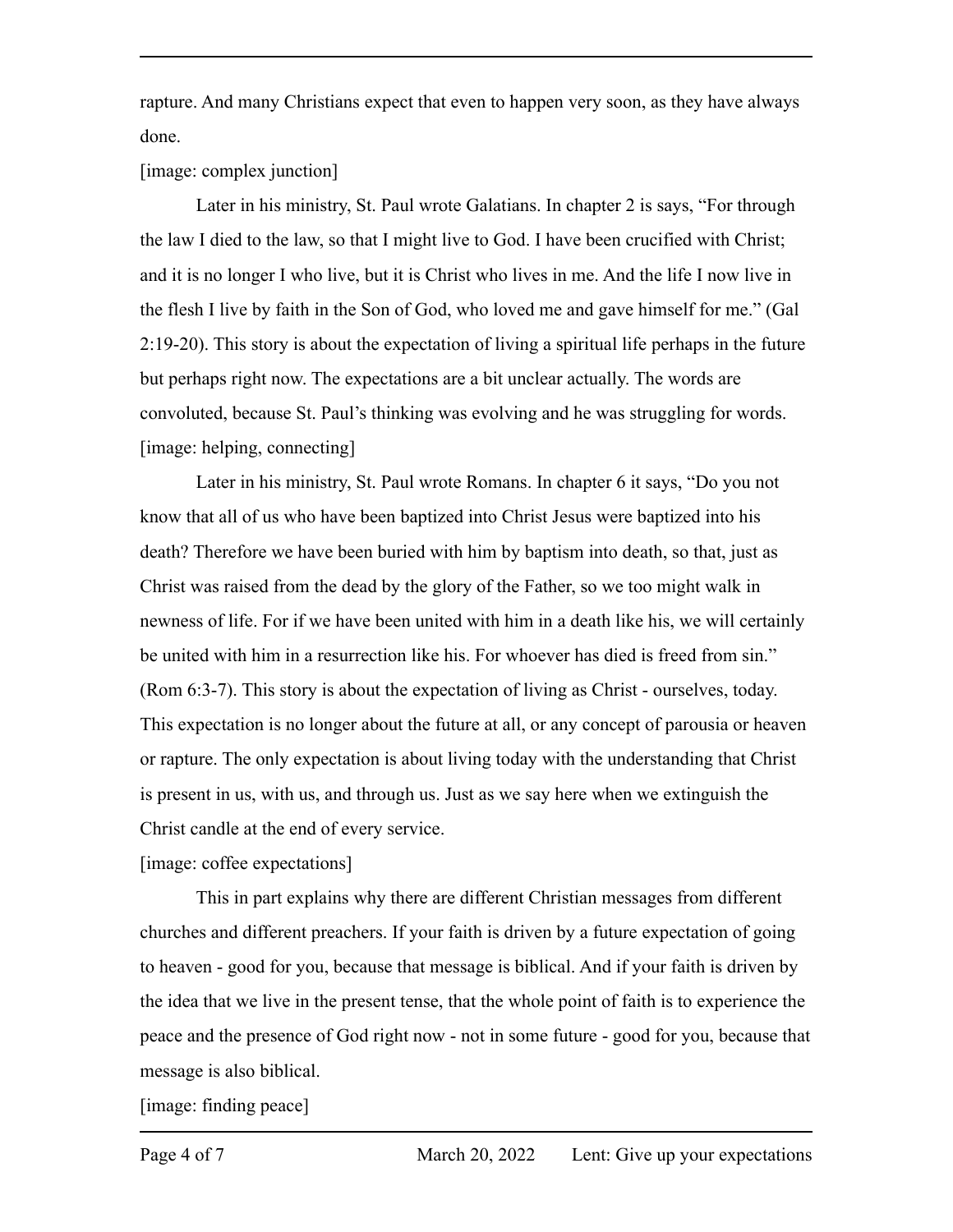Stories in the Bible do not agree on what Christians should be expecting. But Jesus - whose words are usually much more to the point than St. Paul had a few things to say about expectations too. Particularly about expectation around finding peace. Inner peace, the peace of God which passes all understanding. Jesus said, "I come that you might find peace, and find it abundantly". And from the gospel of John - as I say at every funeral I conduct - Jesus said, "Peace I leave with you. My peace I give to you. Do not let your hearts be troubled, and do not let them be afraid." This week in our weekly email I offered to demonstrate an exercise for finding inner peace that is almost a literal take on that passage. It also involves our expectations.

But first, there is one more thing I have to say about expectations. I hope you have enjoyed the images I've shown during this sermon that contrast our expectations with reality. In every case, the images showed expectations that was far better than reality. And I think that is often true. But sometimes, reality is better than our expectations. I scoured the entire Internet and could not find an image depicting that, because humans are so pessimistic. But reality is sometimes far better than our expectations. And we often miss that because we are too busy nit-picking.

I remember when Marjorie and I were new to Richmond Hill, we decided to check out the movie theatre in the mall. The theatre had 6 screens. So we decided to go watch all 6 movies over 6 weeks. We ranked the movies according to our expectations. And we watched them in that order too. Which meant that we were dreading week 6. Because on week 6 we were going to watch the movie for which we had the lowest expectations. And I remember enjoying the movie. Yes, it was silly, almost moronic, but it did exceed my own low expectations. And more to the point I can honestly say that I enjoyed the entire evening out. I'm sure you want to know what the movie was. First off, I can tell you I have no idea what the 5 other movies were. I have no clue. But I still remember that the dud of a movie that contributed to that pleasurable evening was the 1992 movie "Mr. Baseball". Please don't hate me.

And now, as advertised, we have a short demonstration of one way to find peace in your life. What follows are not the actual words I used, but it outlines the process. The process goes a bit like this: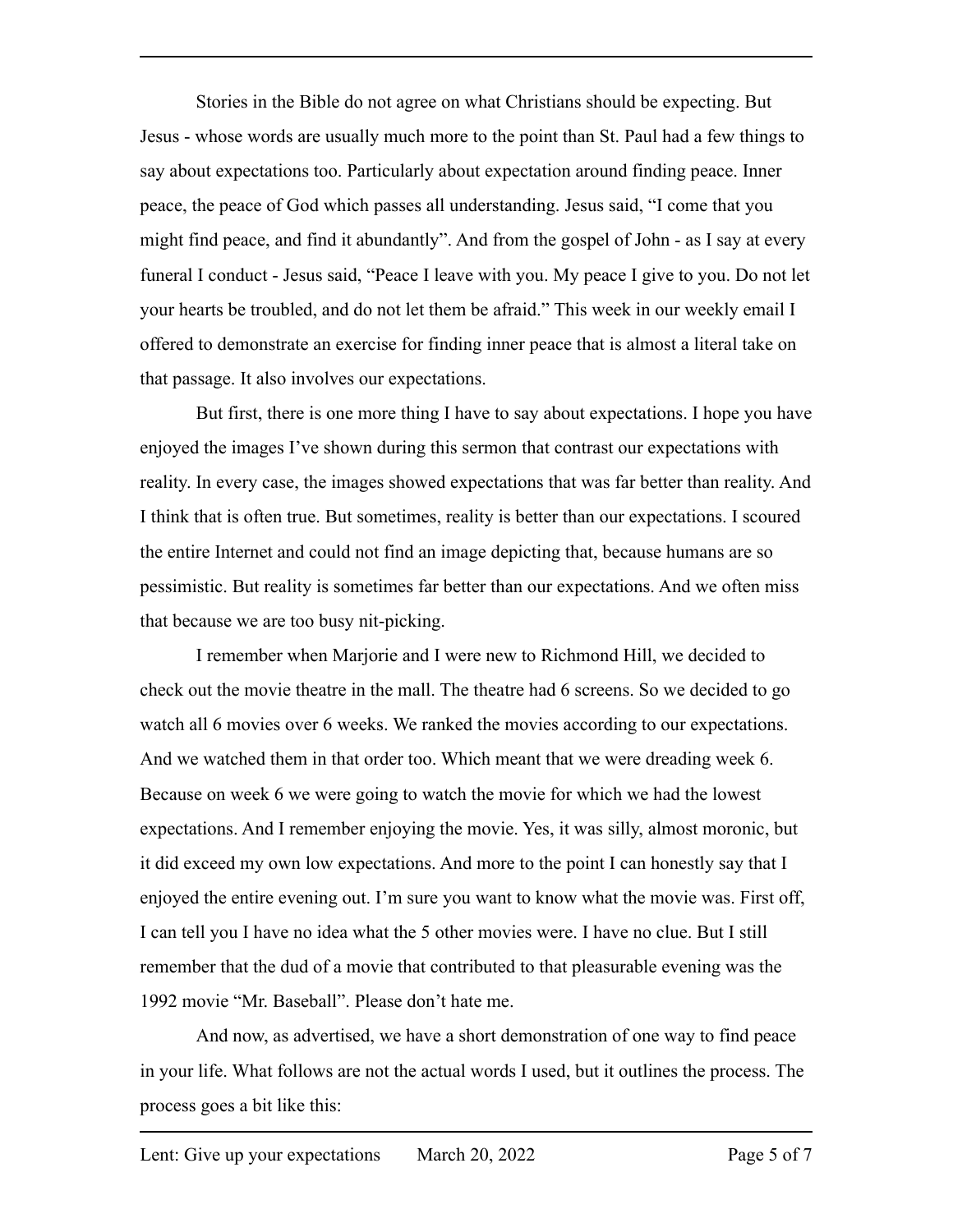# [image: cabin]

## Introduction

- You want to come home to yourself, whatever that means for you.
- Perhaps you are looking for peace, joy, happiness that does not fade.

#### Setup

- I tell you I know a short exercise that may help you.
- It only takes a moment, but you have to come into my cabin to do it.

## Self-Preparation

- Before you enter the cabin, please leave your mind behind.
- By "mind" I mean all your ideas about life, what life is or what life should be, and all the ideas you have about yourself.
- We live with many ideas about ourselves, but they change all the time. Leave all of this before you come inside.
- Leave behind any desires for the future, for yourself or others.
- The exercise will only take a moment, and you are free to pick up your mind later when you leave the cabin. Nobody will steal it while you are inside the cabin.

## Arrival

- When you feel you have left your mind, come into the cabin and close the door.
- I won't be giving you any new ideas. Nothing new here.
- You may be feeling, "now what?". There is no "now what".
- Just as it is. You are only here.
- You are here. Your senses are here. Your power to perceive is here. Your ability to experience is here.
- Experience being here as your self, stripped away from expectations. No projections here. No judgments. No stories. You are only here.
- Are you at peace? What day is it? What time is it? What religion does this